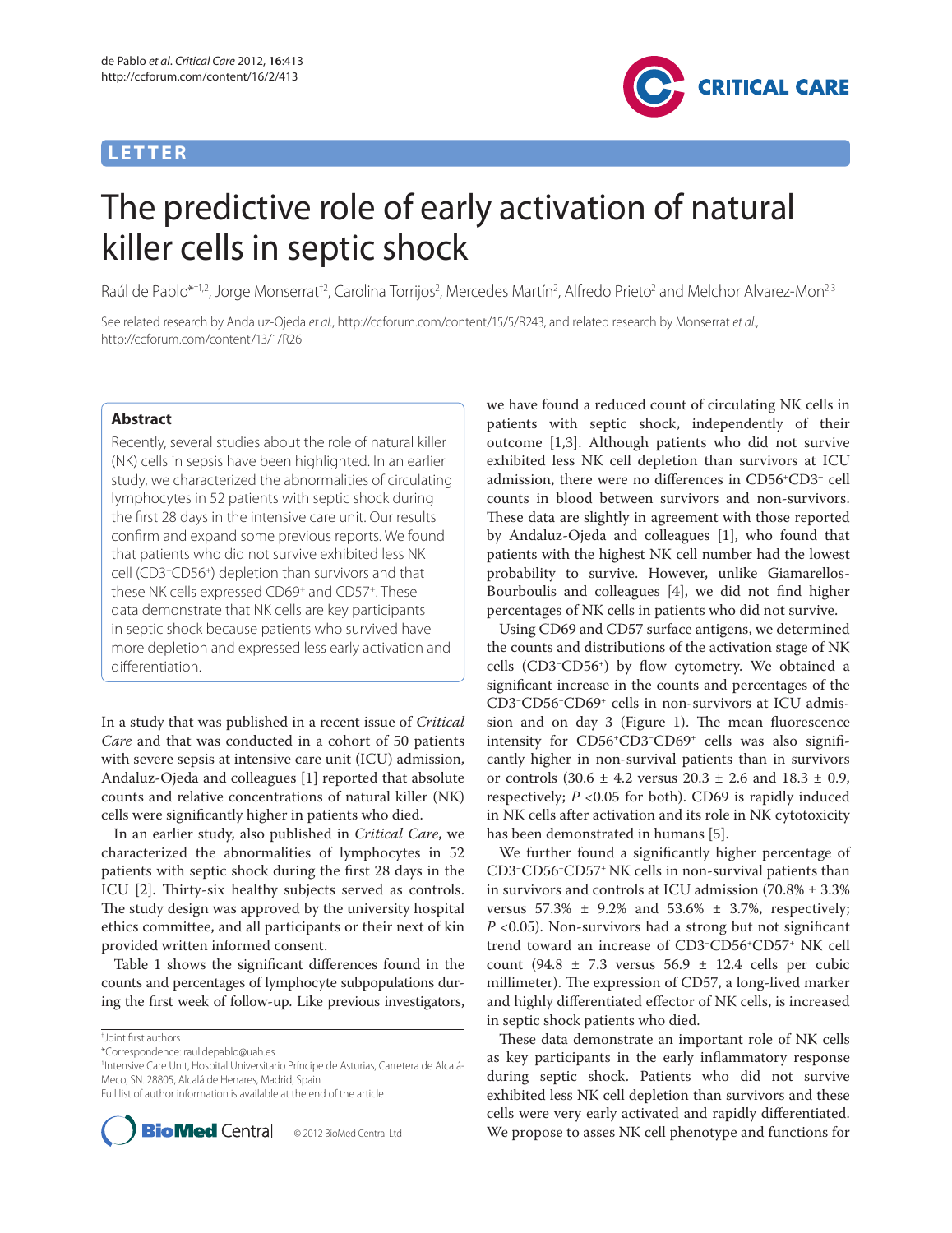|             |            | <b>Healthy controls</b> | At ICU admission            |                             | After 48 hours                  |                              | On 7th day                  |                                |
|-------------|------------|-------------------------|-----------------------------|-----------------------------|---------------------------------|------------------------------|-----------------------------|--------------------------------|
|             |            |                         | Non-survivors               | <b>Survivors</b>            | <b>Non-survivors</b>            | <b>Survivors</b>             | <b>Non-survivors</b>        | <b>Survivors</b>               |
| Lymphocytes | Count      | $2.095.9 \pm 67.0$      | $1.235.3 \pm 178.9^{\circ}$ | $1.048.4 \pm 192.0^{\circ}$ | $.235.3 \pm 178.9$ <sup>a</sup> | $1.048.4 \pm 192.0^{\circ}$  | $863.3 \pm 36.6^{\circ}$    | $886.2 \pm 178.9$ <sup>a</sup> |
|             | Percentage | $30.4 \pm 2.0$          | $7.0 + 1.7a$                | $4.6 + 0.7$ <sup>a</sup>    | $9.5 + 0.4$ <sup>a,b</sup>      | $5.0 + 1.1$ <sup>a</sup>     | $4.4 + 0.9a$                | $5.8 + 0.9$ <sup>a</sup>       |
| $CD3+$      | Count      | $1.393.6 \pm 36.1$      | $745.9 + 145.7a$            | $740.0 + 151.8$             | $800.1 + 10.2a$                 | $558.9 + 170.1$ <sup>a</sup> | $712.8 + 69.7$ <sup>a</sup> | $574.9 + 147.6^{\circ}$        |
|             | Percentage | $71.4 \pm 1.7$          | $59.9 \pm 6.1$              | $65.9 + 4.2$                | $70.0 + 0.8$                    | $56.7 \pm 8.9$               | $73.1 + 5.9$                | $63.8 \pm 4.6$                 |
| $CD19+$     | Count      | $238.5 + 13.2$          | $259.8 + 83.8$              | $162.8 + 36.3$              | $170.2 + 4.0$                   | $199.3 + 64.2$               | $131.7 + 83.9$              | $112.2 + 23.4^a$               |
|             | Percentage | $10.7 + 0.9$            | $21.8 + 6.9$                | $15.9 \pm 3.0$              | $16.2 + 0.63$ <sup>a</sup>      | $18.7 + 2.2a$                | $14.2 + 9.5$                | $14.3 + 2.3$                   |
| $CD56+CD3$  | Count      | $356.8 + 28.4$          | $191.8 + 46.8^{\circ}$      | $127.7 + 30.3a$             | $125.3 + 4.0a$                  | $120.1 + 53.3a$              | $83.8 + 47.0^{\circ}$       | $116.6 + 36.6^{\circ}$         |
|             | Percentage | $16.8 \pm 1.9$          | $16.1 \pm 3.3$              | $18.6 + 2.9$                | $14.0 + 0.82$                   | $12.5 + 3.7$                 | $7.9 + 3.9$                 | $13.2 \pm 2.2$                 |

Table 1. Counts and percentages of lymphocytes and their main subpopulations during the first week of follow-up in **patients with septic shock and in healthy controls**

All values are expressed as mean ± standard deviation. 'Count' values are presented as cells per cubic millimeter, and 'Percentage' values are presented as percentages. The Mann-Whitney U test for non-parametric data was used to analyze differences between the groups. <sup>a</sup>P <0.05 between septic shock patients and healthy controls.<br><sup>bD</sup> <0.05 between survival and non-survival patients with  $P$  <0.05 between survival and non-survival patients with septic shock. ICU, intensive care unit.



**patients with septic shock during their stay in the intensive care unit.** Values are expressed as the mean percentage ± standard deviation (A) or as the mean of cells per microliter ± standard deviation (B). Data from non-survival patients, survivors, and healthy control subjects are shown in red, green, and blue, respectively. The Mann-Whitney U test for non-parametric data was used to analyze differences between the groups, and analysis of variance followed by Wilcoxon signed-rank tests were used for within-group analyses. \*P <0.05 for survivors or non-survivors versus controls; † P <0.05 for survivors versus non-survivors; ‡ P <0.05 for each follow-up time versus intensive care unit admission.

### a better understanding of the physiopathology of sepsis in order to apply new therapies at an early stage.

#### **Abbreviations**

ICU, intensive care unit; NK, natural killer.

#### **Competing interests**

The authors declare that they have no competing interests.

#### **Author details**

1 Intensive Care Unit, Hospital Universitario Príncipe de Asturias, Carretera Alcalá-Meco, SN. 28805, Alcalá de Henares, Madrid, Spain. <sup>2</sup>Laboratory of Immune System Diseases and Oncology, National Biotechnology Center (CNB-CSIC) Associated Unit, Department of Medicine, Campus Universitario, Carretera Madrid-Barcelona, km 33,600, 28871, Alcalá de Henares, Madrid, Spain. 3 Immune System Diseases and Oncology Service, Hospital Universitario Príncipe de Asturias, Carretera Alcalá-Meco, SN. 28805, Alcalá de Henares, Madrid, Spain.

#### Published: 7 March 2012

#### **References**

- 1. Andaluz-Ojeda D, Iglesias V, Bobillo F, Almansa R, Rico L, Gandía F, Loma AM, Nieto C, Diego R, Ramos E, Nocito M, Resino S, Eiros JM, Tamayo E, de Lejarazu RO, Bermejo-Martin JF: Early natural killer cell counts in blood predict mortality in severe sepsis. Crit Care 2011, 15:R243.
- 2. Monserrat J, de Pablo R, Reyes E, Díaz D, Barcenilla H, Zapata MR, De la Hera A, Prieto A, Alvarez-Mon M: Clinical relevance of the severe abnormalities of the T cell compartment in septic shock patients. Crit Care 2009, 13:R26.
- 3. Venet F, Davin F, Guignant C, Larue A, Cazalis MA, Darbon R, Allombert C, Mougin B, Malcus C, Poitevin-Later F, Lepape A, Monneret G: Early assessment of leukocyte alterations at diagnosis of septic shock. Shock 2010, 34:358-363.
- 4. Giamarellos-Bourboulis EJ, Tsaganos T, Spyridaki E, Mouktaroudi M, Plachouras D, Vaki I, Karagianni V, Antonopoulou A, Veloni V, Giamarellou H: Early changes of CD4-positive lymphocytes and NK cells in patients with severe Gram-negative sepsis. Crit Care 2006, 10:R166.